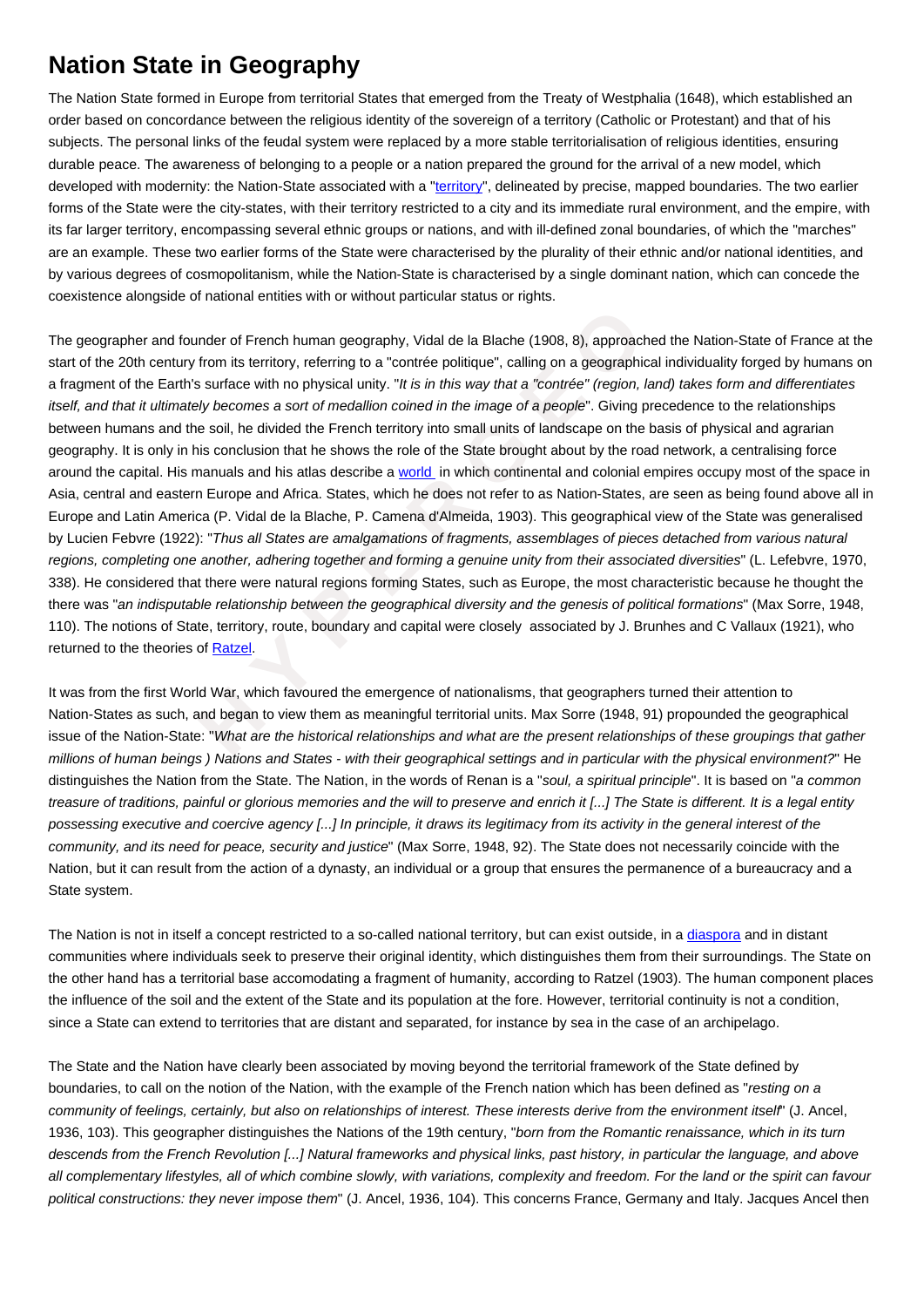of lifestyles and differing territories via the language, and a literary renaissance, an essential instrument of their independence, propagated from nuclear States that gradually extended their territory and are still seeking to continue.

In a world where there is increasing circulation of people, goods, capital, ideas, and all sorts of movements, the concept of "iconography" (a system of symbols) was proposed by Jean Gottmann to explain the compartmenting of the world into more or less stable political units that resist movement: "To fix humans in the spaces they occupy, to give them the feeling that there are links that bind the Nation and the territory, it is essential to integrate regional geography into the iconography. Thus in geography iconography acts as barrier to movement, a factor of political stabilisation".(J. Gottmann, 1952, 221). Gottmann sees in what he calls the modern Nation-States "the clearest, most perfect type of these [compartments, e](https://wiki.parisgeo.cnrs.fr/?p=629)videncing a movement that appears to be reaching maturity " . Thus he sees this as the most elaborated form of "differentiated geographical space", on the grounds of the "fundamental principle of spatial differentiation", which according to him possesses "a value that is quite as universal as the human habitat" (Gottmann, 1952, 5-6).

It was the geopolitics of Yves Lacoste and the journal Hérodote that placed the notion of the Nation-State at the centre of the approach, putting the emphasis on relationships between power and territory. "The Nation-State can be considered as a type of State where the majority of the population is attached to a single Nation". Its population "provides support for the State, whatever the regime, whenever there is conflict with other States" (Y. Lacoste, 1995, 588-589). It is different from the Empire, pluri-ethnic or multinational; but it can comprise ethnic minorities enjoying cultural and political rights, recognised or demanded.

titics of Yves Lacoste and the journal Hérodote that placed the notion of the Nation-<br>the emphasis on relationships between power and territory. *"The Nation-State can*<br>y of the population is attached to a single Nation". For most geographers, the Nation-State originated in Europe in the 19th century, either from a strong, centralised State that "forged the Nation" over time in the territory it controlled (the case of France) or from a nation characterised by a common language and a culture that "forged the State" on its pre-existing territory (as with Germany). But the simplification based on these two models of France and Germany is deceptive, because "the Europeans invented such a large number of Nation-States that they make the use and the diffusion of a single model that they have generated not very credible" (S. Kahn, 2014, 243). Luxemburg, Switzerland, Bosnia, Macedonia, Belgium, Estonia etc. do not correspond to either of the two models, but are nevertheless considered as Nation-States and members of the European Union, or at least its associates. Beyond this diversity, the common characteristic is attachment to a territory that is viewed as national.

 After the second World War, the territorial State became the main political structure serving to oversee populations and partition the world. "The modern State thus took over as a generalised form of political and military organisation, established on a territorial basis " (O. Dollfus, 1990, 336). The proliferation of the number of States in the second half of the 20th century resulted from the dismantling of the colonial empires of the Western powers and the USSR. While there are worldwide a little under 200 territorial States of highly variable size, they are not all Nation-States, but are tending towards that status. The territorialised Nation-State appears as an ideal or a norm that most peoples would like to reach, when they have not already formed one (O. Dollfus, 1995). In the vast Eurasian space, where several types of multi-ethnic empires and city-states were dominant before the intervention of Western colonial imperialism, pre-colonial territorial States prefigured the Nation-States created after colonisation, at the time of independence. The "agrarian" States of the Indian type (Burma, Thailand, Cambodia) exercised decreasing control from the centre outwards to the periphery, with zonal-type boundaries. This "mandala" State was not defined by its perimeter or boundaries, which were ill-defined and fluctuated, but by the power, greatness and sphere of influence of the centre. In contrast, the Chinese version of the agrarian State (China, Vietnam, Korea, Japan) was a hierarchical model with a strong central authority, a clearly defined social stratification, and an expanding, dominant culture. The aim was to form an interior, clearly subdivided space tending toward homogeneity, with linear boundaries. Present-day Asian States are derived from these former States, but following policies of reform and modernisation making reference to European models of the Nation-State, even in Thailand despite the fact that it was the only State that escaped colonisation. It can thus be said that the Asian Nation-States, although they derived more or less directly from pre-colonial or pre-capitalist States, were influenced, in the colonial period and after independence, by European models via their nationalist movements. The post-colonial state order in the Asia extending from India to China is not fundamentally different from the order that existed before the arrival of Western imperialism. Since the end of the second World War it has shown considerable stability (M. Bruneau, 2014, 259-263).

However, in the Middle East and the Balkans, the end of the multi-ethnic empires was followed by considerable instability and a state order that has often been questioned up to the present day. The multi-ethnic empires gave way to Nation-States derived from their dismantling. Turkey, following the Young Turk Revolution of 1908 and 1913, prolonged by the Ataturk State (1920-1950) saw an extremely violent form of ethnic-national homogenisation, eliminating or assimilating its ethnic minorities, with the exception of the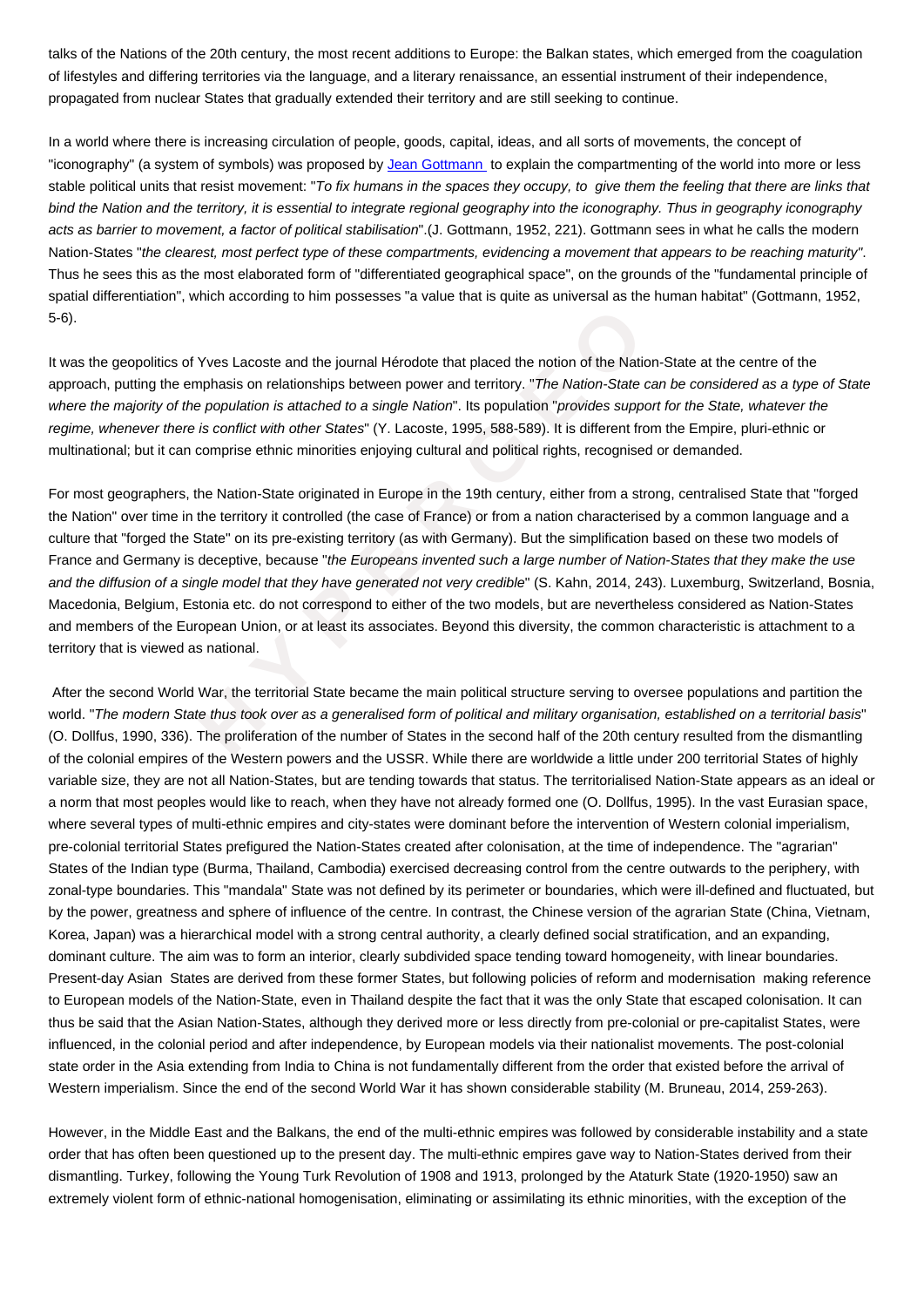Kurds, who were distributed over four neighbouring countries and have aspired since 1920 to the creation of their own Nation-State. Most Arab countries, with the exception of Egypt, have not yet managed to set up sustainable socio-political and territorial structures to form a genuine Nation-State (Iraq, Syria, Jordan, Palestine, and Libya for example). The same is true of the Balkan states derived from the dismantling of the Yugoslavian federation.

The transition from empire to Nation-State was far less painful in Iran than in Turkey, because the cover of the Persian empire had long since reduced and re-centred on the Iranian plateau from the early Safavid dynasty (1501-1722). The Safavid dynasty had already operated a centralisation and a strengthening of socio-cultural cohesion in the 16th century by way of Shia Islam, which was continued by the Qajar dynasty (1787-1925) to the start of the 20th century. Throughout its long history, Iran has always given precedence to a logic of religious domination (Mazdaism and later Shia Islam) and cultural domination (the Persian language and literature) over and above the various peripheral ethnic and linguistic identities, recognised as of subordinate rank. There is good articulation between the Farsi-speaking majority and the large Azeri minority speaking Turkish, well integrated into the state system and very prominent in the two most recent capitals (Tabriz and Tehran). The Iranian Azeri population thus have a full place in the centre of this empire that has now become a Nation-State (Bruneau, 2014, 256-268).

nt in the two most recent capitals (Tabriz and Tehran). The Iranian Azeri population<br>pire that has now become a Nation-State (Bruneau, 2014, 256-268).<br>The Mation-State has in recent decades been called into question by the The supremacy of the Nation-State has in recent decades been called into question by the globalisation of the economy and the proliferation of networks of all kinds (financial, entrepreneurial, diaspora, confessional). There is today an increasing fragmentation of Nations. In the industrialised countries as well as in developing countries, there is a rise in regionalism, and demands for autonomy or even independence. "Regional nationalism" is developing, for instance in Europe, where wealthy regions such as Catalonia, Scotland, the Belgian Flanders or Padania in Italy no longer exhibit solidarity towards poorer regions in the Nation-State to which they belong. The increase in international exchanges and in mobility in the setting of capitalist, liberal globalisation accentuates territorial inequalities. Thus the 21st century is seeing a proliferation of post-national conflict, which may not necessarily lead to secession, but possibly to federalism or marked decentralisation, questioning the need for the territorial cohesion that is specific to the Nation-State (L. Davezies, 2015). Contrasting with this fragmentation of the Nation-States, supranational or transnational economic and in some cases political institutions, sometimes gathering several Nation-States, are another form of post-nationalism, the most advanced being the European Union. The construction of Europe abolishes neither national sovereignty nor the national territories. It combines them and weaves a European territory that is different from national territories, and that is a political territory for many of its citizens (S. Kahn, 2014). The Nation-State nevertheless remains an essential level of regulation and governance in the worldwide political organisation of populations and the different human communities. And this makes it an essential subject of study in geography.

Michel Bruneau

## **Bibliographie**

References

- Ancel J., 1936, Géopolitique, Paris : Librairie Delagrave, 120 p.
- Bruneau M., 2006, L'Asie d'entre Inde et Chine : logiques territoriales des Etats, Paris : Belin, 317 p.

- Bruneau M., 2014, « Les Etats-nations de l'espace eurasiatique issus d'empires, de cités-Etats, d'Etats-mandala : que doivent-ils au modèle européen occidental ? », l'Espace Géographique, 43 (3), p. 251-264.

- Brunhes J., Vallaux C., 1921, La Géographie de l'Histoire, Paris : Librairie Félix Alcan, 716 p.

- Davezies L., 2015, Le nouvel égoïsme territorial : le grand malaise des nations, La république des idées, Paris : le Seuil, 105 p.

- Dollfus O., 1990, Le système Monde dans Mondes Nouveaux R. Brunet, O. Dollfus, Géographie Universelle R. Brunet (dir.), Paris : Belin-RECLUS, p. 274-533.

- Dollfus O., 2000, La nouvelle carte du monde, Que sais-je ?, Paris : PUF, 125 p.

- Febvre L., 1922 (rééd. 1972), La Terre et l'évolution humaine, Paris : Albin Michel, 444 p.